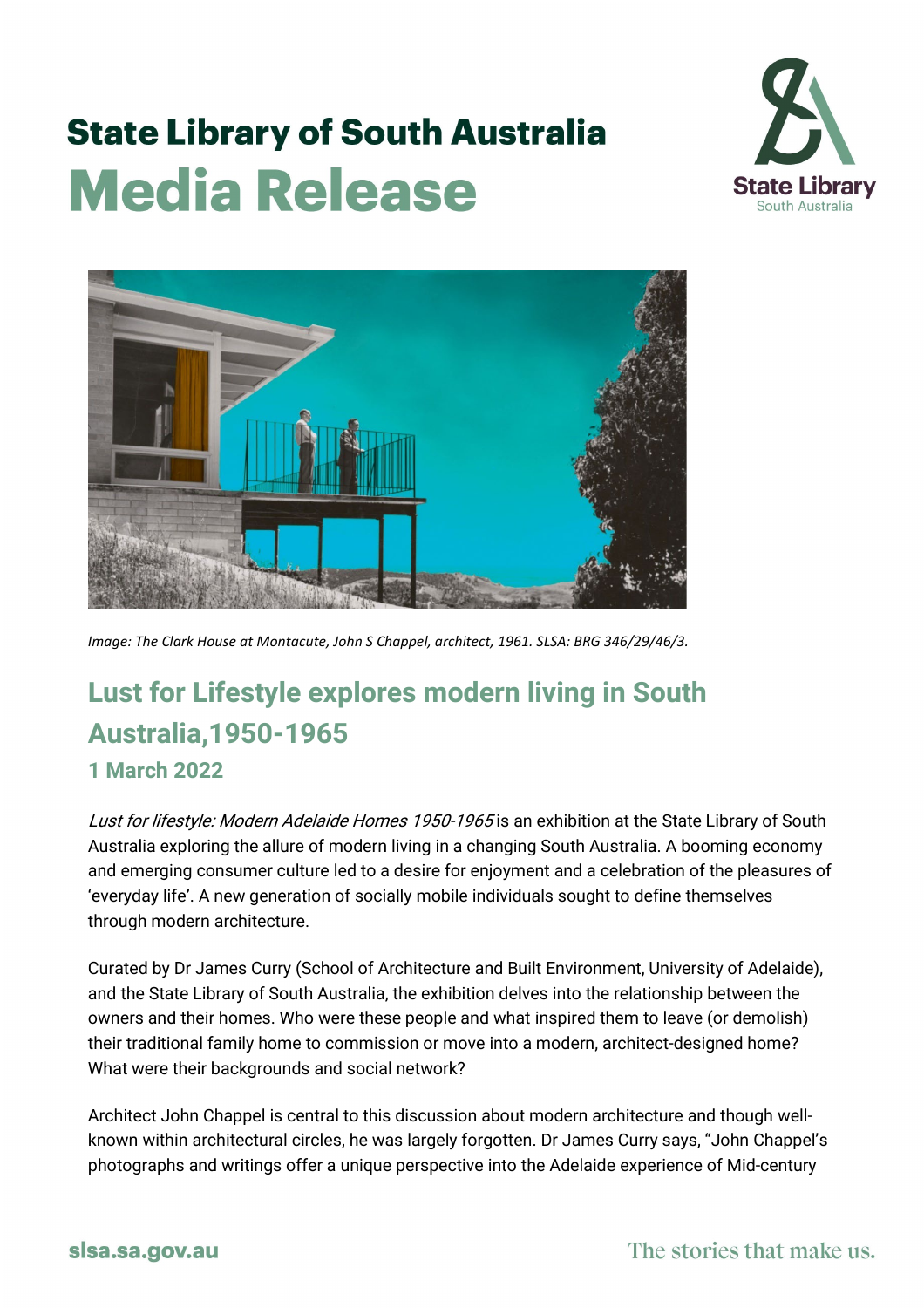modernism. The exhibition brings into view how individuals glimpsed the limitations of their old Adelaide homes and begun to redefine themselves through shifts in everyday living and consumer practices. It was not simply a change in an aesthetic but a drive for lifestyle."

Bringing together photographs, drawings, plans, and newspaper and magazine articles from the State Library's collections, as well as material from other organisations and private family records, this exhibition celebrates the diverse work of architects and firms, including John S Chappel, Robin Boyd, Dickson & Platten, Peter Muller, Lawson, Cheesman & Doley, and others.

Also featured in the exhibition are video interviews with people who lived and worked in these remarkable buildings, giving a personal perspective.

Geoff Strempel, Director State Library of South Australia says, "After many months of being closed due to the impacts of COVID, we are excited to once again have our gallery open and filled with the stories of South Australia. Sharing these stories provides an important glimpse into our state's social history."

"We are pleased to be partnering with the University of Adelaide to show how the library's collection can be used to create important work in other fields. Working with Dr James Curry has also given us a deeper insight into the John S Chappel collection, adding value to the library by enriching the collections. Thousands of images from the Chappel archives are now online and accessible to all via the library catalogue," says Geoff Strempel.

To gain a deeper understanding of the exhibition and modern living in South Australia at the time, there is a public program of events, including walking and garden tours, and floor talks from designers, gardeners and academics.

For more information on the exhibition go to [www.slsa.sa.gov.au/events/lust-for-lifestyle](http://www.slsa.sa.gov.au/events/lust-for-lifestyle) and for public programs see [www.slsa.sa.gov.au/series/lust-for-lifestyle](http://www.slsa.sa.gov.au/series/lust-for-lifestyle).

## **Details:**

**On now until Sunday 5 June 2022 Open: Monday to Tuesday: 8am to 7pm Wednesday to Friday: 8am to 5pm Saturday and Sunday: 12 to 5pm (closed public holidays)** State Library Gallery State Library of South Australia Corner North Terrace and Kintore Avenue Free entry